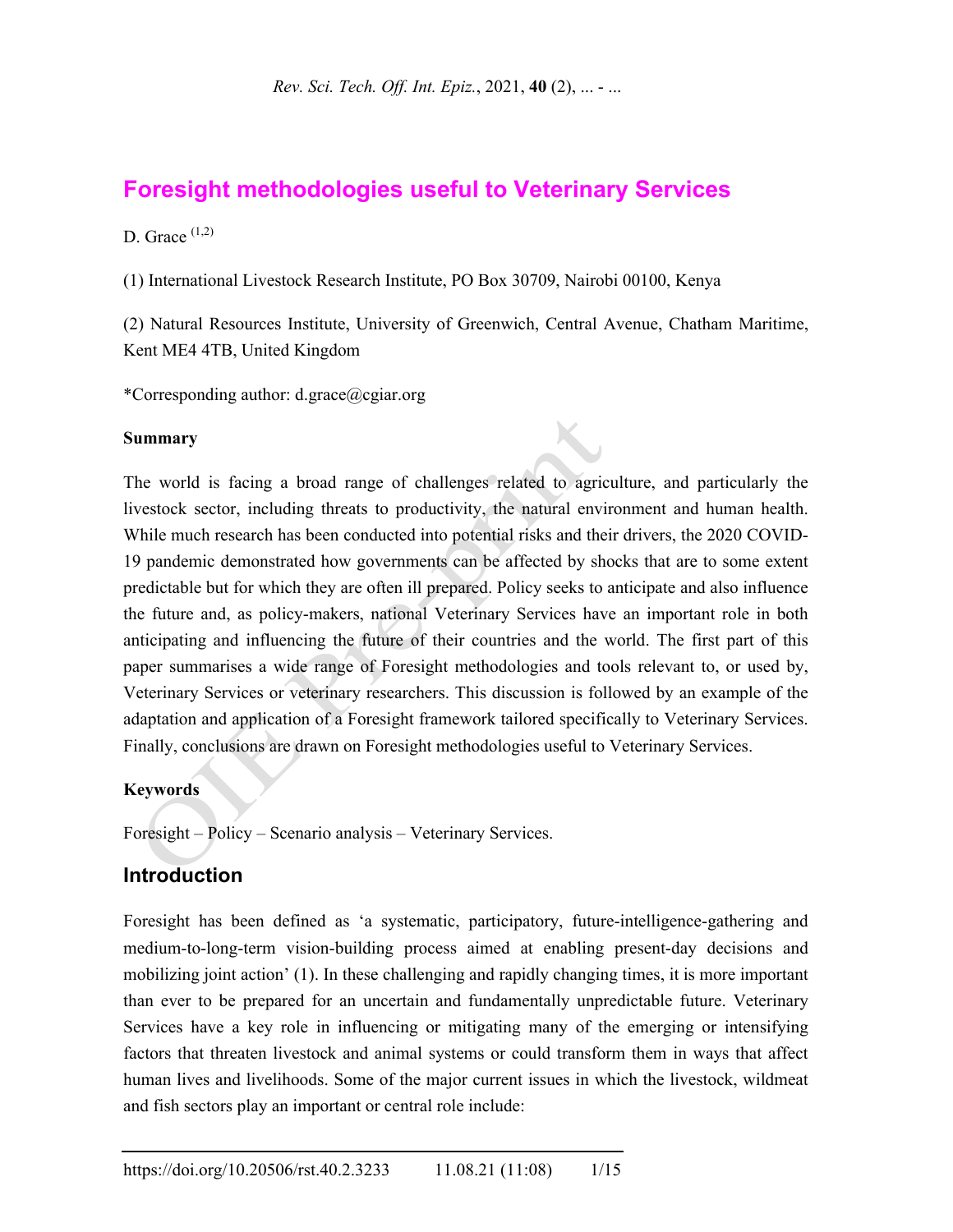- emerging zoonotic diseases, some with pandemic potential
- − global greenhouse gas emissions and climate change
- environmental pollution and degradation
- increasing ethical concerns about animal welfare.

In addition, these sectors play a role in:

- − changing landscapes and providing ecological services
- supporting livelihoods for poor producers
- providing nutritious food for consumers, especially those who lack high-quality protein and nutrients
- providing livestock products that may lead to overconsumption linked to the obesity epidemic and non-communicable disease
- acting as a major source of foodborne disease.

As can be seen, these issues cover both positive and negative impacts, making planning and policy development complex.

## **Foresight methodologies**

Foresight as a broad approach was first used by militaries during the Second World War and became popular in the private sector (especially the energy sector) from the 1970s onwards. Since the 1990s, there has been a surge in interest in the approach, which is now increasingly used in the public and private sectors (often referred to as corporate foresight in the latter) to support planning and preparedness as well as proactively moving to a desired goal. Over the last two decades, there has been limited but increasing application of Foresight to animal health and diseases. In the United Kingdom, the Office of Foresight was developed in 2001 as a result of a major foot-and-mouth disease outbreak (2). Recent costly animal health events caused by infectious diseases, such as African swine fever, and by zoonotic diseases, such as bovine spongiform encephalopathy, highly pathogenic avian influenza, Ebola and COVID-19, have underlined the importance of ensuring Veterinary Services have the capacity to manage animal health in the present and be prepared for future risks.

Typical objectives of a Foresight exercise include shaping strategy and informing policy making; building strategic visions; developing capabilities; building a Foresight culture; and mobilising joint action. Several methodological guides for Foresight exercises are relevant to Veterinary

 <sup>11.08.21 (11:08) 2/15</sup>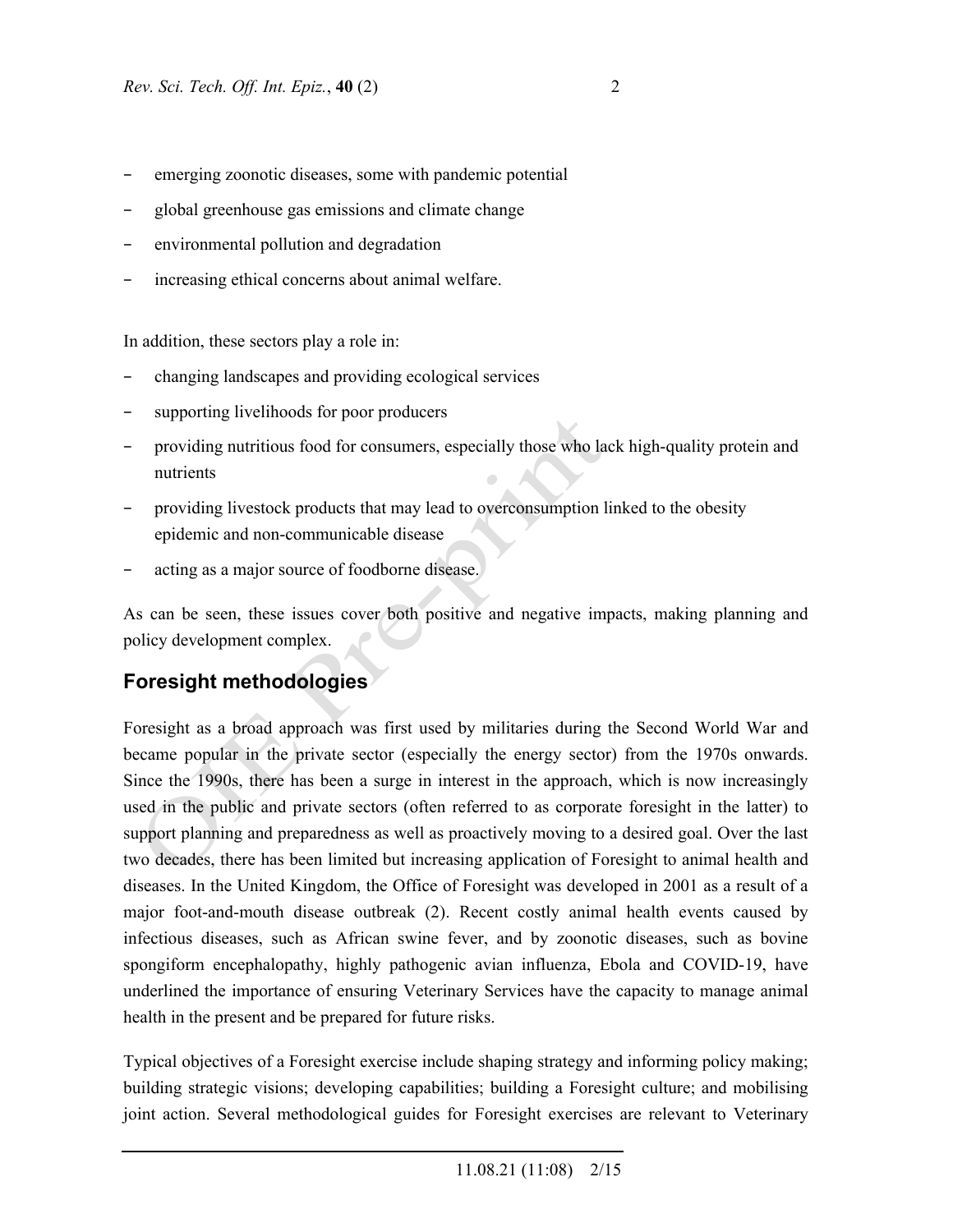Services, although none are specifically developed for or adapted to Veterinary Services. Some of the more widely used include the following, listed in chronological order:

- *Inventory of Foresight Methodologies and Studies* provides a history of foresight and describes tools commonly used (3);
- − The report *Preparing for high-impact, low-probability events*, written after Eyjafjallajökull, focuses on how shocks cascade through economies and on building resilience, particularly with regards to high-impact, low-probability (HILP) events; it contains lessons that are highly relevant to the COVID-19 pandemic (4);
- The manual *Horizon Scanning and Foresight* addresses foresight in food safety and related fields  $(5)$ ;
- *Foresight: The Manual* provides an overview of the use of foresight principles and methods  $(6)$ ;
- *The Futures Toolkit* was designed for policy professionals, especially those new to futures thinking; the toolkit provides background information and describes tools (7);
- Foresight Training Modules is a set of materials and products to better understand Foresight and how to incorporate it into the policy-making process (8);
- *The Future is ours*: this toolkit offers a set of 12 techniques to help non-governmental organisations and their partners to navigate the present and shape the future (9);
- SADC Futures Foresight Training Tool Kit aims to develop Foresight skills to promote climate-resilient agriculture (including livestock) in the South African Development Community region (10).

These resources have been developed by a range of governmental, non-governmental and intergovernmental organisations and their focus varies from specific issues (HILP, food safety) to generic support for policy making.

Many of these guides and toolkits draw on work from academic groups that have engaged in developing frameworks and providing a conceptual basis for Foresight exercises (11, 12, 13, 14).

Foresight methodologies use one or more (typically more) tools to generate evidence and insights. Foresight tools are categorised in different ways; a common classification focuses on the techniques used to gather information: qualitative, quantitative and semi-quantitative (12). This classification is also used for risk assessment, which many Veterinary Services use regularly. Table I summarises some of the Foresight tools used by or relevant to animal health and disease. Where possible, it provides recent, high-quality references to the use of the tools in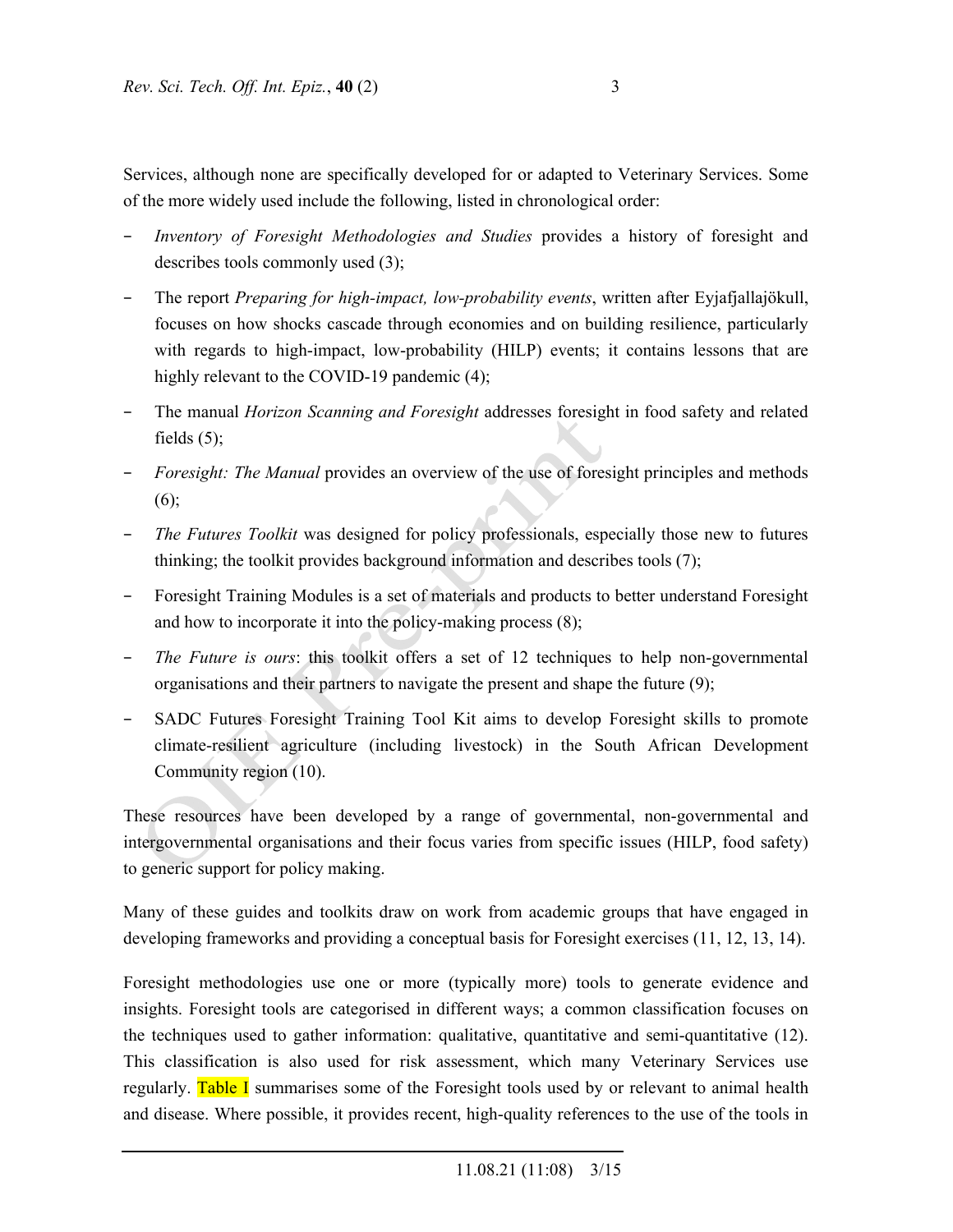animal health or veterinary medicine, which may serve as a guide for those interested in applying them.

### **A Foresight framework suitable for Veterinary Services**

A Foresight exercise tailored specifically to Veterinary Services was used to develop a Technical Item for the OIE (30). (The tools from Table I that were used appear in boldface). The framework used was developed and implemented for over 30 years at the University of Houston (14). The exercise began with 'scene setting', which involves setting out the objectives and scope of the Foresight exercise ('How external factors [e.g. climate change, conflicts, socioeconomics, trading patterns] will impact Veterinary Services, and the adaptations required') and providing a glossary, as much Foresight terminology is somewhat abstruse. Scene setting sets out the Foresight issue and its scope in terms of geography and time. The more precise the definition, the more focused the information search. It is also important to specify the objectives of the Foresight exercise, who is expected to use it and how.

The next section was the 'current assessment'  $-$  that is, a snapshot of the current situation highlighting essential facts, quantities and structures about the domain (in this example, adaptation of Veterinary Services to external factors), identifying key players who will be affected or have an interest in the possible outcomes (**stakeholder analysis**), their current interests and announced goals and plans for the future, and the historical events that brought about the domain's current state.

The next section focused on forecasting. Identifying what is driving future change (including events, trends, cycles and shocks) is central to understanding the potential future of the domain. A common method for driver mapping starts with a **brainstorming** exercise to generate a longlist of major drivers affecting the delivery of Veterinary Services (Table II). Individual brainstorming is sometimes more effective than group brainstorming. Driver mapping requires identifying which drivers are most important for the future of the policy area or strategic endeavour. One must also distinguish between certain and uncertain outcomes resulting from the action of drivers.

Once a longlist has been gathered, drivers are typically grouped into categories. These categories derive from **horizon scanning** and are often summarised by acronyms:

- PEST: political, economic, social and technological factors
- PESTLE: political, economic, social, technological, legal and ethical factors
- − PESTLED: political, economic, social, technological, legal, ethical and demographic factors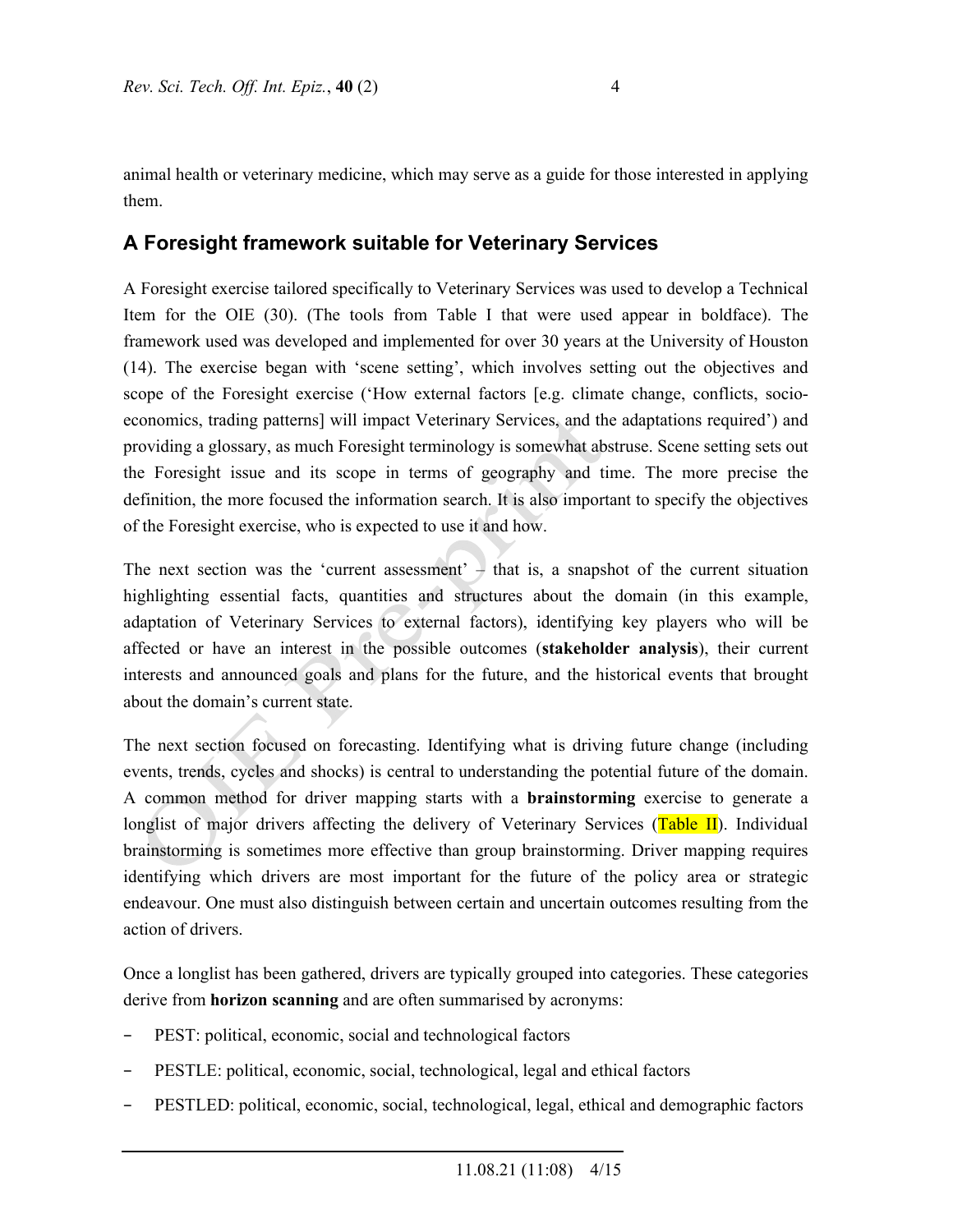- STEEP: social, technological, economic, environmental and political factors
- STEER: social, technological, economic, environmental and regulatory factors

In the example described, a combination of PESTLE and STEER was used.

This step was followed by a **scenario analysis**, for which four scenarios were offered; the first was the 'baseline future', which uses **trend analysis** to extrapolate from current trends, cycles and potential shocks to develop a baseline future. As actual futures rarely follow extrapolation, plausible alternate futures were derived, bringing in faint signals, wildcards and other disruptors. Based on inputs from an **expert panel**, a 'preferred future' scenario was identified. Preferred futures are value driven and used in organisational planning to bring about a desired future.

The baseline and alternate futures provide opportunities and challenges that require adaptation of Veterinary Services. The preferred future, in addition, would require influence from Veterinary Services for its attainment. The final section asked for inputs on how the OIE could support Veterinary Services in these efforts. Table III summarises the process.

This example demonstrates one way in which a Foresight approach can be applied to Veterinary Services. There are opportunities to use other Foresight approaches and frameworks with different methodologies for a range of purposes across Veterinary Services, and some have already been used in various Foresight exercises.

## **Conclusions**

Foresight is not a prediction tool, and forecasts have been increasingly discredited owing to their unreliability. Rather, Foresight aims to broaden thinking about the future, increase preparedness and influence the present to help bring about a preferred future. It differs from traditional planning by considering plausible, possible, probable and preferred futures equally. As such, it is intrinsically more robust than conventional planning, which all too often does not attain its objectives because of assumptions that are not met (or questioned), failure to consider external factors, and a deterministic rather than stochastic approach to future events. For example, the COVID-19 pandemic has derailed many well-laid plans.

Foresight has not been widely used by Veterinary Services but has great potential to improve strategy and policy development and to improve the performance, reputation and funding of Veterinary Services. There is clearly an opportunity to emphasise the increasing recognition by governments (including Veterinary Services) of the need to develop Foresight capacity more generally. However, doing so requires building capacity in Foresight and identifying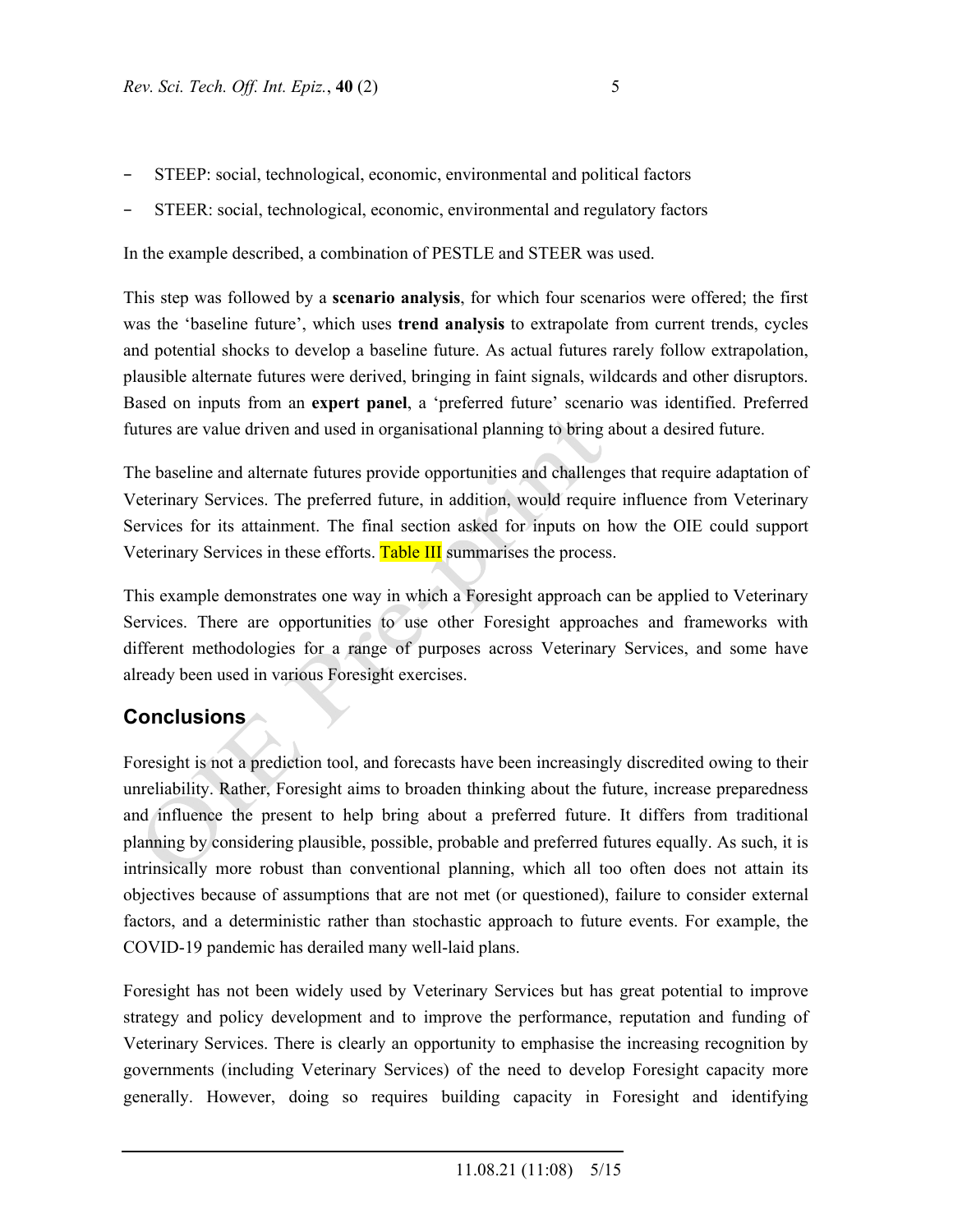methodologies and tools that are most relevant to Veterinary Services. This paper provides an overview and links to sources that can guide Veterinary Services in the implementation of Foresight and lead to a better future for animals and humans.

### **Les méthodes de prospective utiles pour les Services vétérinaires**

#### **Résumé**

Le monde est confronté à un large éventail de défis en lien avec l'agriculture et plus particulièrement avec le secteur de l'élevage, parmi lesquels figurent les menaces pesant sur la productivité, l'environnement naturel et la santé humaine. Alors même que maints travaux de recherches ont été menés sur les risques potentiels et leur facteurs déterminants, la pandémie de COVID-19 de 2020 a montré que les gouvernements peuvent être atteints par des chocs qui sont, jusqu'à un certain point, prévisibles, mais auxquels ils sont souvent mal préparés. La politique cherche à anticiper et à influencer l'avenir ; en tant que responsables des politiques à mener, les Services vétérinaires nationaux jouent un rôle majeur aussi bien pour anticiper l'avenir de leur pays et du monde que pour y influer. Dans une première partie, l'auteure présente une synthèse des diverses méthodes et outils de prospective pertinents pour les Services vétérinaires ou les chercheurs du secteur vétérinaire, voire déjà utilisés. Elle examine ensuite l'exemple d'un cadre de prospective qui a été adapté et appliqué dans le but de répondre spécifiquement aux besoins des Services vétérinaires. Enfin, elle tire des conclusions sur les méthodes de prospective les plus utiles pour les Services vétérinaires.

#### **Mots-clés**

Analyse par scénarios – Politiques – Prospective – Services vétérinaires.

# **Métodos de prospectiva útiles para los Servicios Veterinarios**

#### D. Grace

#### **Resumen**

El mundo hace frente a un rosario de problemas ligados a la agricultura, y en especial al sector ganadero, entre ellos las amenazas que pesan sobre la productividad, el medio natural y la salud humana. Aunque se ha investigado mucho sobre los posibles riesgos y sus condicionantes, la pandemia de COVID-19 de 2020 puso de relieve cuán afectados pueden verse los gobiernos por choques hasta cierto punto predecibles, pero para los cuales suelen estar mal preparados. Las políticas tienen por objetivo anticipar el futuro y también influir en él. Los Servicios Veterinarios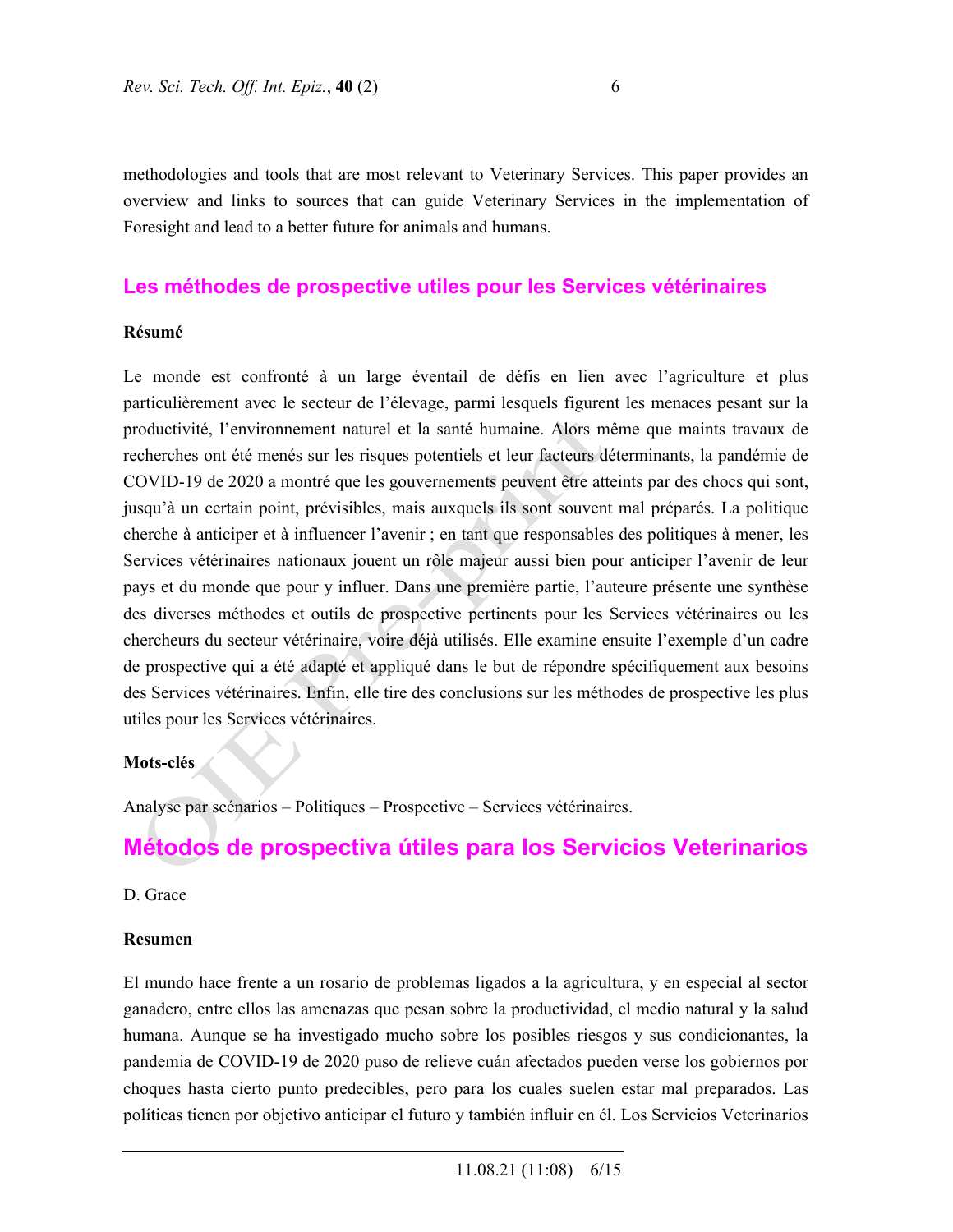nacionales, como artífices que son de ciertas políticas, cumplen una importante función a la hora de prever y orientar el futuro de su país y del mundo. En la primera parte del artículo, la autora resume toda una serie de métodos y herramientas de prospectiva que emplean los Servicios Veterinarios o los investigadores en veterinaria o que revisten interés para ellos. A continuación presenta un ejemplo de adaptación y aplicación de un marco de prospectiva concebido específicamente para los Servicios Veterinarios. Por último, extrae conclusiones sobre los métodos de prospectiva que son de utilidad para los Servicios Veterinarios.

#### **Palabras clave**

Análisis de situaciones hipotéticas – Política – Prospectiva – Servicios Veterinarios.

### **References**

- 1. Miles I., Saritas O. & Sokolov A. (2016). Foresight for Science, Technology and Innovation. Springer Nature, Cham, Switzerland.
- 2. King D.A. & Thomas S.M. (2007). Taking science out of the box Foresight recast. *Science*, **316** (5832), 1701–1702. doi:10.1126/science.1146051.
- 3. Nicolini F. & Bagni M. (2012). Inventory of foresight methodologies and studies: work package 5. Global Strategic Alliances for the Coordination of Research on the Major Infectious Diseases of Animals and Zoonoses (STAR-IDAZ), London, United Kingdom. Available at: www.star-idaz.net/app/uploads/2018/07/WP5-Inventory-of-Foresight-Methodologies.pdf (accessed on 4 July 2021).
- 4. Lee B., Preston F. & Green G. (2012). Preparing for high-impact, low-probability events: lessons from Eyjafjallajökull. Chatham House, London, United Kingdom, 61 pp. Available at:

www.chathamhouse.org/sites/default/files/public/Research/Energy,%20Environment%20a nd%20Development/r0112\_highimpact.pdf (accessed on 4 July 2021).

5. Food and Agriculture Organization of the United Nations (FAO) (2014). – Horizon scanning and foresight: an overview of approaches and possible applications in food safety [background paper for the FAO Early Warning Alert Horizon Scanning Food Safety Technical Workshop, Rome, Italy, 22–25 October 2013]. FAO, Rome, Italy, 36 pp. Available at: www.fao.org/3/a-i4061e.pdf (accessed on 4 July 2021).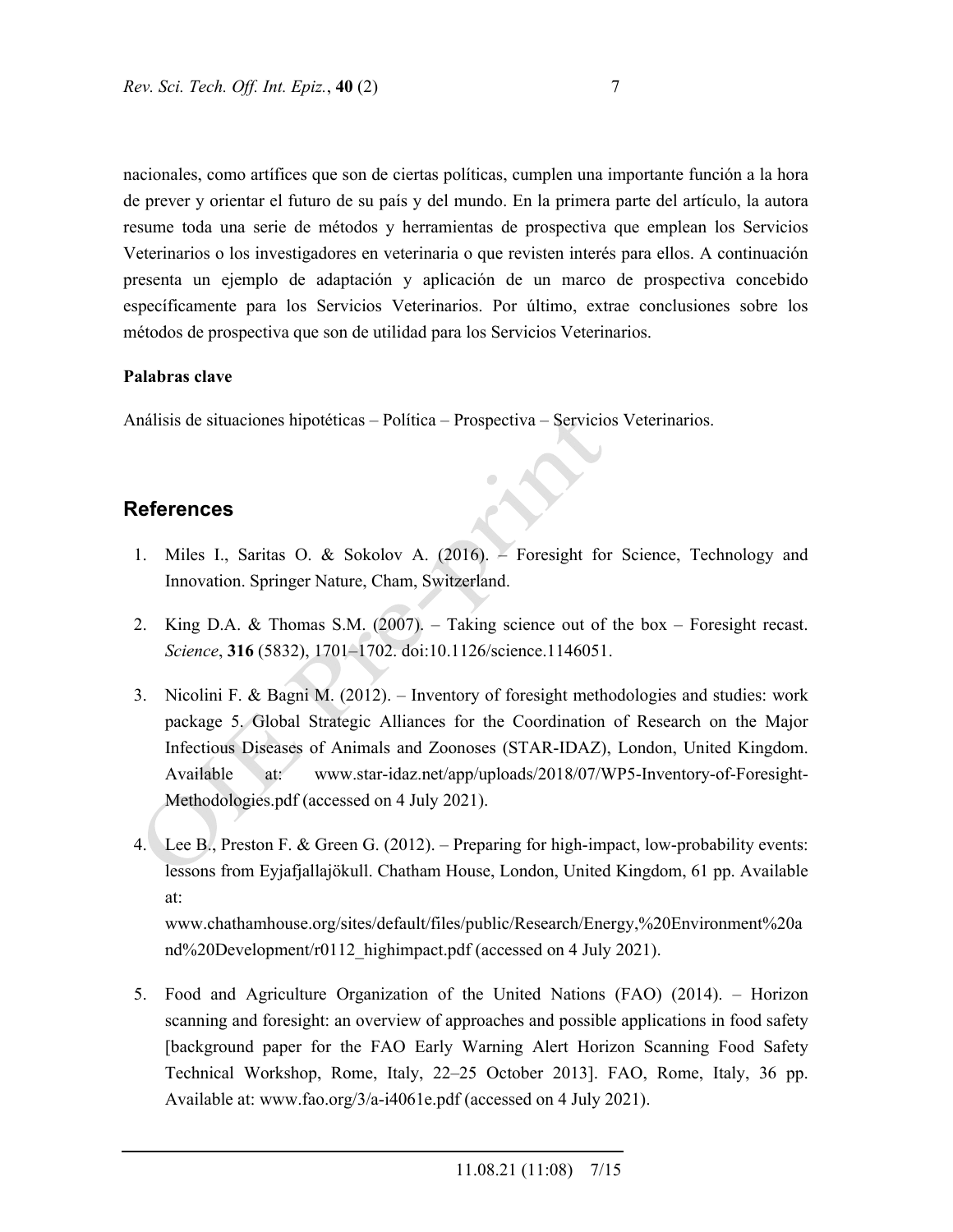- 6. United Nations Development Programme (UNDP) Global Centre for Public Service Excellence (GCPSE) (2014). – Foresight: the manual. GCPSE, Singapore, Singapore. Available at:  $\overline{a}$  at: www.undp.org/content/dam/rbap/docs/meetTheSDGs/GCPSE\_ForesightManual\_online.pd f (accessed on 4 July 2021).
- 7. United Kingdom Government Office for Science (2017). The futures toolkit: tools for futures thinking and foresight across UK government. Government Office for Science, London, United Kingdom, 113 pp. Available at: assets.publishing.service.gov.uk/government/uploads/system/uploads/attachment\_data/file/ 674209/futures-toolkit-edition-1.pdf (accessed on 26 July 2021).
- 8. Policy Horizons Canada (2018). Foresight training modules. Government of Canada, Ottawa, Canada. Available at: horizons.gc.ca/en/resources/ (accessed on 26 July 2021).
- 9. Save the Children (2019). The future is ours: strategic foresight toolkit making better decisions. Save the Children UK, London, United Kingdom, 144 pp. Available at: resourcecentre.savethechildren.net/node/16327/pdf/strategic\_foresight\_toolkit\_online.pdf (accessed on 4 July 2021).
- 10. Chesterman S., Neely C., Gosling A, Quinn C., Chevallier R., Lipper L. & Thornton P. (2020). – Toolkit for developing skills and capacity in applying foresight to climate resilient agricultural development in the SADC Region. Module 3: Visioning and causal analysis. SADC futures: developing foresight capacity for climate resilient agricultural development knowledge series. CGIAR Research Program on Climate Change, Agriculture and Food Security (CCAFS), Wageningen, the Netherlands, 72 pp. Available at: hdl.handle.net/10568/109510 (accessed on 4 July 2021).
- 11. Brown M.J.F., Dicks L.V. […] & Stout J.C. (2016). A horizon scan of future threats and opportunities for pollinators and pollination. *PeerJ*, **4**, Article No. e2249. doi:10.7717/peerj.2249.
- 12. Popper R. (2008). How are foresight methods selected? *Foresight*, **10** (6), 62–89. doi:10.1108/14636680810918586.
- 13. Habegger B. (2009). Horizon scanning in government: concept, country experiences, and models for Switzerland. Center for Security Studies, Zurich, Switzerland, 36 pp. Available at: www.babs.admin.ch/content/babsinternet/en/publikservice/downloads/gefrisiken/\_jcr\_content/contentPar/accordion/accordio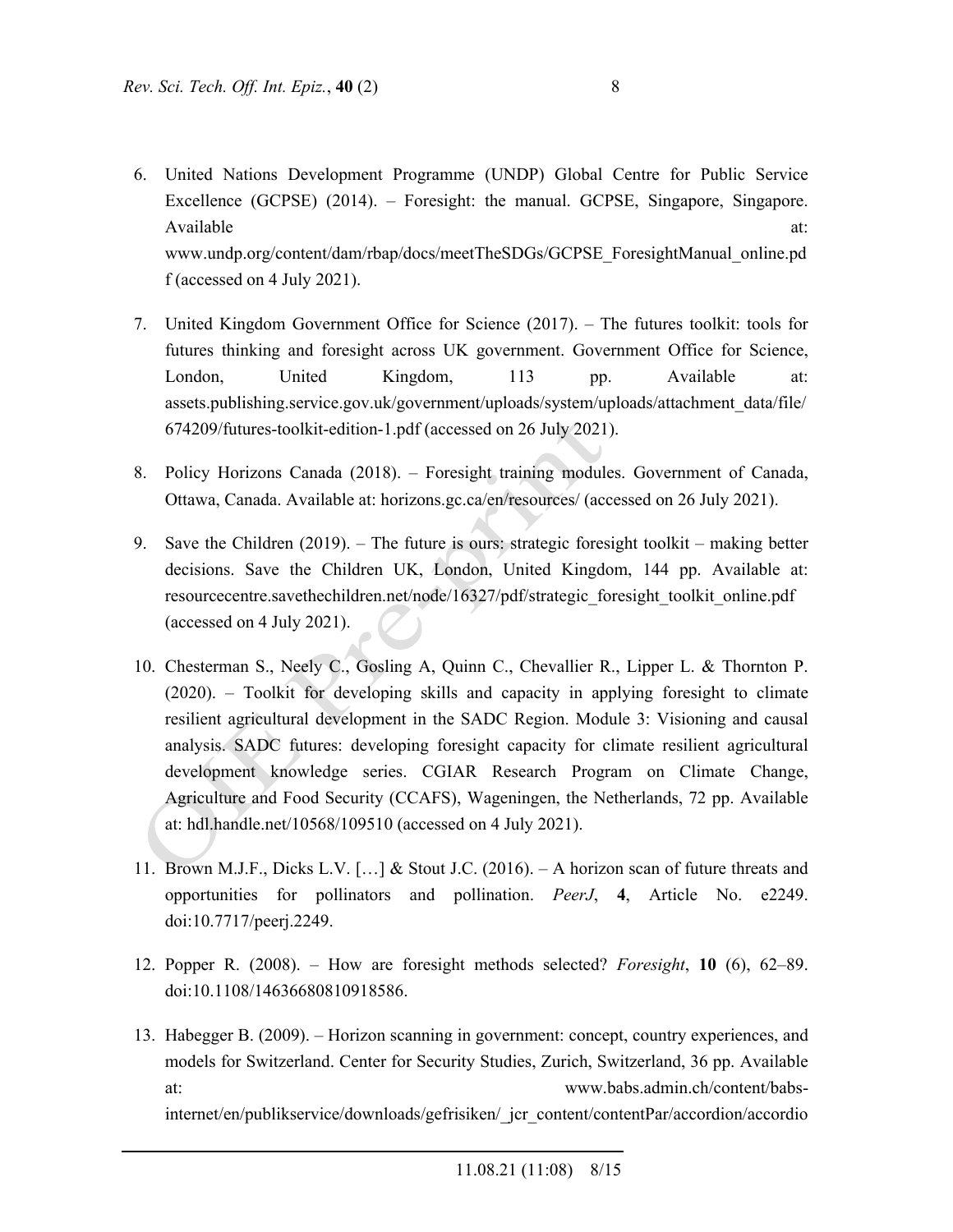nItems/divers\_documents/accordionPar/downloadlist/downloadItems/663\_1480002162771 .download/horizonscanningingovernment.pdf (accessed on 4 July 2021).

- 14. Bishop P.C. & Hines A. (2012). Teaching about the future. Palgrave Macmillan, Basingstoke, United Kingdom. doi:10.1057/9781137020703.
- 15. Heffernan C. (2014). Backcasting the future of animal health research [PowerPoint presentation]. STAR-IDAZ Workshop: Meeting the Future Research Needs on Infectious Animal Diseases and Zoonoses – A Global Foresight Exercise, Moscow, Russia, 17–20 June 2014, 21 pp. Available at: www.slideshare.net/clheffernan/backcasting-the-future-ofanimal-health-research (accessed on 4 July 2021).
- 16. Boden L.A., Auty H., Reeves A., Rydevik G., Bessell P. & McKendrick I.J. (2017). Animal health surveillance in Scotland in 2030: using scenario planning to develop strategies in the context of 'Brexit'. *Front. Vet. Sci*., **4**, Article No. 201. doi:10.3389/fvets.2017.00201.
- 17. Vanderstichel R., Van Der Linden I., Renwick S. & Dubuc M. (2010). Foresight: an innovative approach for animal health emergency preparedness. *Can. Vet. J*., **51** (4), 372– 374. Available at: europepmc.org/article/med/20592824 (accessed on 4 July 2021).
- 18. High Level Panel of Experts on Food Security and Nutrition (HLPE) (2016). Extract from the report – sustainable agricultural development for food security and nutrition: what roles for livestock? Summary and recommendations. HLPE, Rome, Italy, 12 pp. Available at:

www.fao.org/fileadmin/user\_upload/hlpe/hlpe\_documents/HLPE\_S\_and\_R/HLPE\_2016 Sust-Agr-Dev-FSN-Livestock S-R EN.pdf (accessed on 4 July 2021).

- 19. Hegelund L. & Sørensen J.T. (2007). Developing a HACCP-like system for improving animal health and welfare in organic egg production – based on an expert panel analysis. *Animal*, **1** (7), 1018–1025. doi:10.1017/S1751731107000213.
- 20. Wang J. & Wang Z. (2020). Strengths, weaknesses, opportunities and threats (SWOT) analysis of China's prevention and control strategy for the COVID-19 epidemic. *Int*. *J. Environ. Res. Public Health*, **17** (7), Article No. 2235. doi:10.3390/ijerph17072235.
- 21. Degeling C., Johnson J., Ward M., Wilson A. & Gilbert G. (2017). A Delphi survey and analysis of expert perspectives on One Health in Australia. *EcoHealth*, **14**, 783–792. doi:10.1007/s10393-017-1264-7.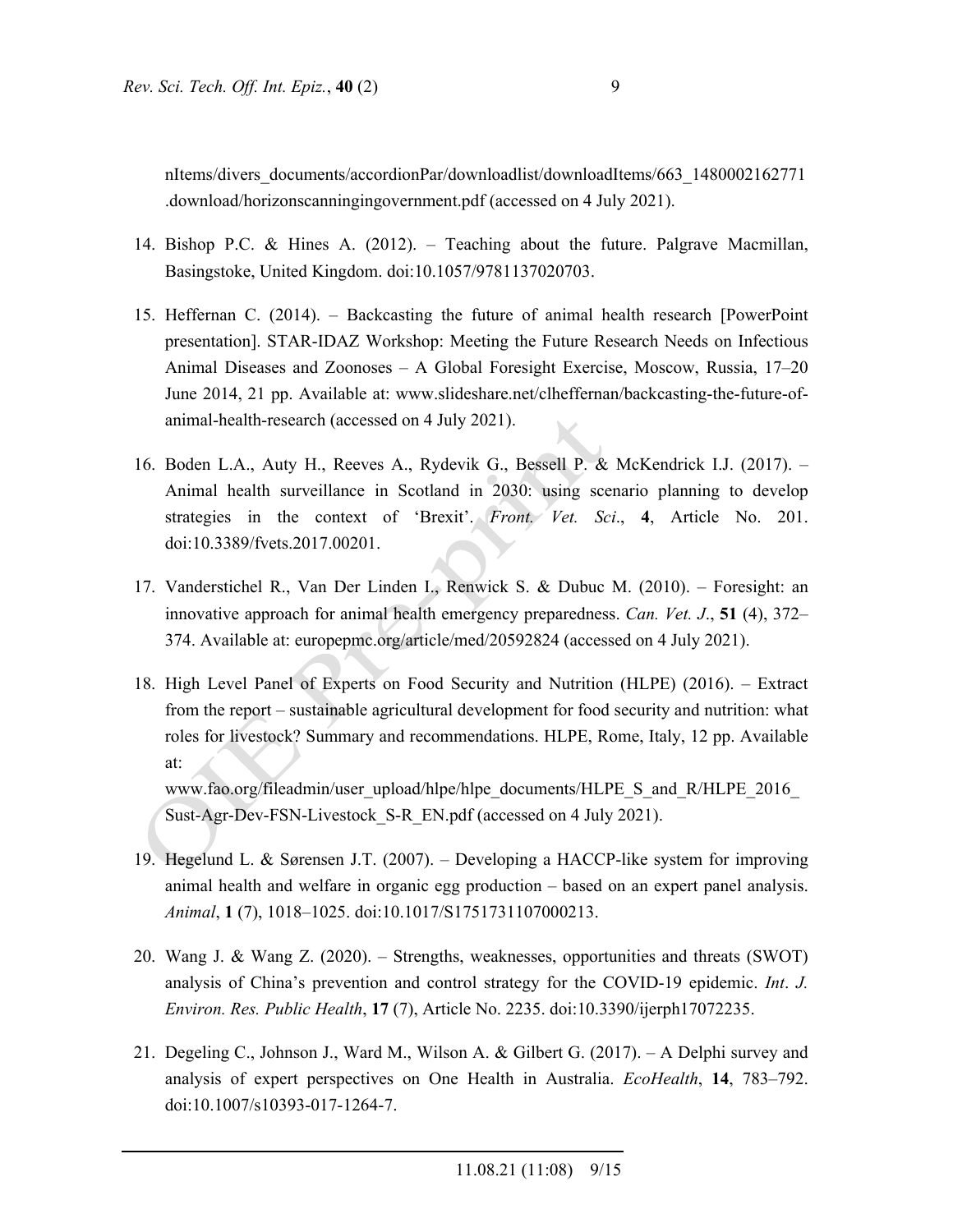- 22. Bianchini J., Humblet M.-F., Cargnel M., Van der Stede Y., Koenen F., De Clercq K. & Saegerman C. (2020). – Prioritization of livestock transboundary diseases in Belgium using a multicriteria decision analysis tool based on drivers of emergence. *Transbound. Emerg. Dis*., **67** (1), 344–376. doi:10.1111/tbed.13356.
- 23. Gutema F.D., Agga G.E., Makita K., Smith R.L., Mourits M., Tufa T.B., Leta S., Beyene T.J., Asefa Z., Urge B. & Ameni G. (2020). – Evaluation of the control options of bovine tuberculosis in Ethiopia using a multi-criteria decision analysis. *Front. Vet. Sci*., **7**, Article No. 586056. doi:10.3389/fvets.2020.586056.
- 24. Dean A.S., Forcella S., Olea-Popelka F., Idrissi A.E., Glaziou P., Benyahia A., Mumford E., Erlacher-Vindel E., Gifford G., Lubroth J., Raviglione M. & Fujiwara P. (2018). – A roadmap for zoonotic tuberculosis: a One Health approach to ending tuberculosis. *Lancet Infect. Dis*., **18** (2), 137–138. doi:10.1016/S1473-3099(18)30013-6.
- 25. Entrican G., Charlier J., Dalton L., Messori S., Sharma S., Taylor R. & Morrow A. (2020). – Construction of generic roadmaps for the strategic coordination of global research into infectious diseases of animals and zoonoses. *Transbound. Emerg. Dis.*, **68** (3), 1513–1520. doi:10.1111/tbed.13821.
- 26. Hayes L., Manyweathers J., Maru Y., Loechel B., Kelly J., Kruger H., Woodgate R. & Hernandez-Jover M. (2021). – Stakeholder mapping in animal health surveillance: a comparative assessment of networks in intensive dairy cattle and extensive sheep production in Australia. *Prev. Vet. Med*., **190**, Article No. 105326. doi:10.1016/j.prevetmed.2021.105326.
- 27. Waldner C.L., Parker S. & Campbell J.R. (2019). Identifying performance benchmarks and determinants for reproductive performance and calf survival using a longitudinal field study of cow-calf herds in western Canada . *PLoS One*, **14** (7), Article No. e0219901. doi:10.1371/ journal.pone.0219901.
- 28. Niu T., Gaff H.D., Papelis Y.E. & Hartley D.M. (2012). An epidemiological model of Rift Valley fever with spatial dynamics. *Comput. Math. Methods Med*., **2012**, Article No. 138757. doi:10.1155/2012/138757.
- 29. Gachohi J.M., Njenga M.K., Kitala P. & Bett B. (2017). Modelling vaccination strategies against Rift Valley fever in livestock in Kenya. *PLoS Negl. Trop. Dis.,* **10** (12), Article No. e0005049. doi:10.1371/journal.pntd.0005049.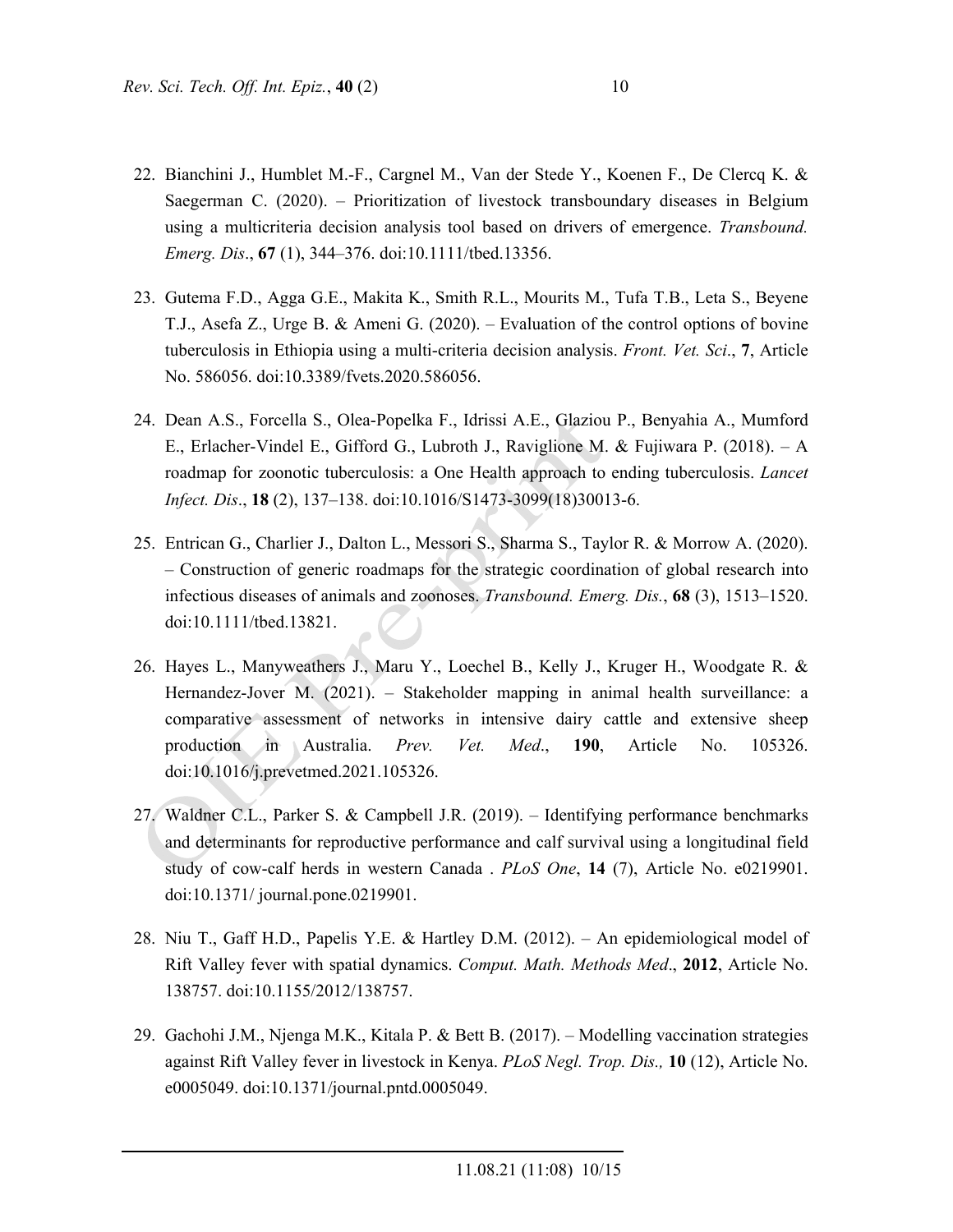30. Grace D., Caminiti A., Torres G., Messori S., Bett B.K., Lee H.S., Roesel K., & Smith J. (2019). – How external factors (e.g. climate change, conflicts, socio-economics, trading patterns) will impact Veterinary Services and the adaptations required. Technical Item. In *Proc.* 87th General Session of the World Organisation for Animal Health (OIE), 26–31 May, Paris, France. OIE, Paris, France, 28 pp. doi:10.20506/TT.2984.

 $\mathcal{L}$ 

 $\mathcal{L}_\text{max}$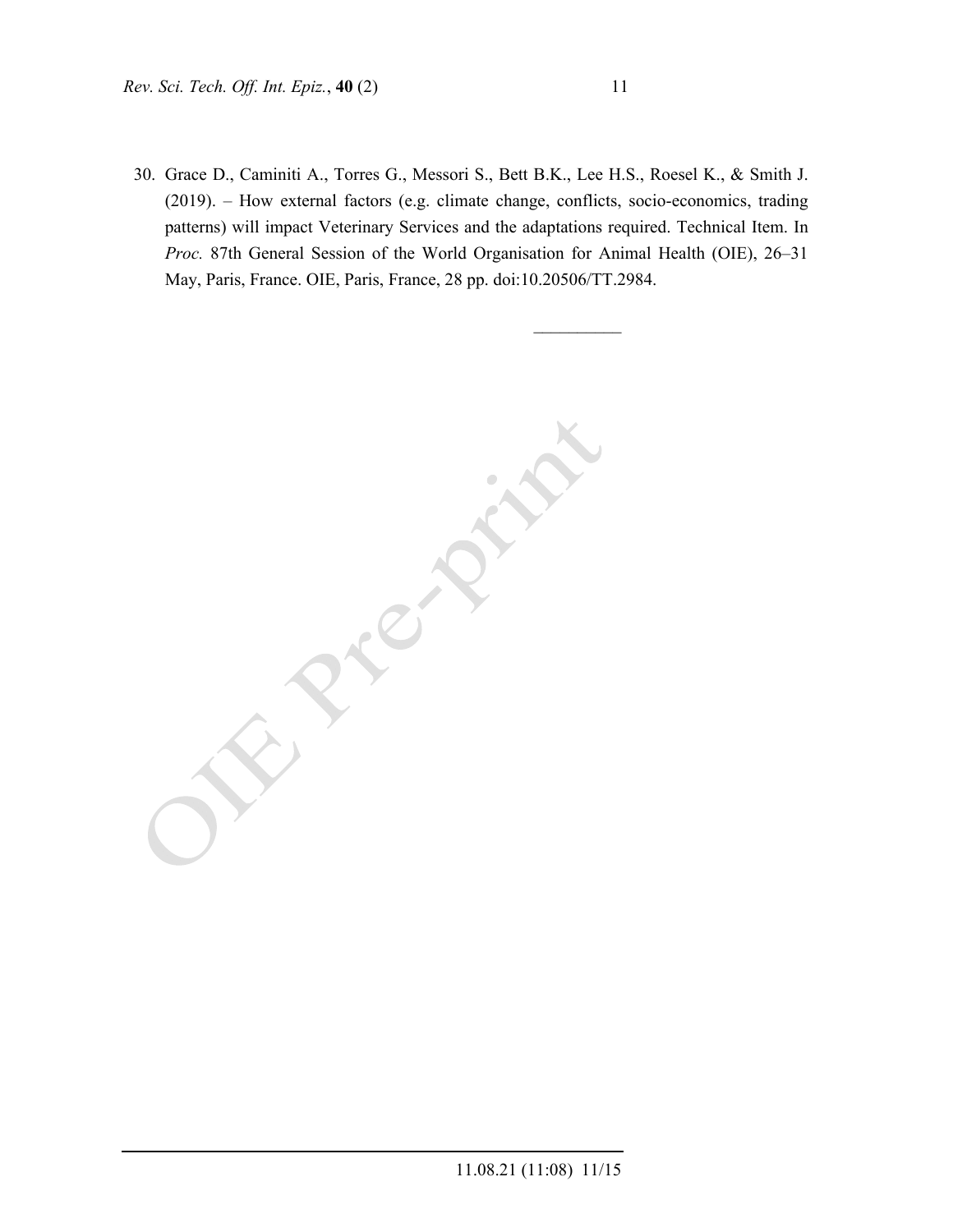## **Summary of selected Foresight tools**

| Category             | Tool                                                                                                                                                                                                                                                                                                                                                                                                                                                                 |  |  |
|----------------------|----------------------------------------------------------------------------------------------------------------------------------------------------------------------------------------------------------------------------------------------------------------------------------------------------------------------------------------------------------------------------------------------------------------------------------------------------------------------|--|--|
| Qualitative<br>tools | Backcasting defines an imagined future and then works backwards to<br>identify how to attain that future. It has been used to a limited extent in<br>veterinary medicine, for example in considering the future of veterinary<br>research (15).                                                                                                                                                                                                                      |  |  |
|                      | Stress testing is the process of determining whether a policy or<br>programme can maintain effectiveness under worst-case scenarios. It has<br>not been widely used in animal health but could have value in exploring the<br>widely acknowledged gap between policy and implementation in many low-<br>and middle-income countries.                                                                                                                                 |  |  |
|                      | Brainstorming is a creative and interactive method used in face-to-face<br>and online group working sessions to generate new ideas around a specific<br>area of interest. It aims at removing inhibitions and breaking out of narrow<br>and routine discussions. Brainstorming is often part of stakeholder<br>meetings on animal health.                                                                                                                            |  |  |
|                      | Scenario planning involves the production of accounts of 'plausible' future<br>events based on a creative combination of data, facts and hypotheses. This<br>activity requires insightful and intuitive thinking about possible futures,<br>normally based on a systematic analysis of the present. It has been used to<br>a limited extent in animal health, for example in considering the effect of<br>Brexit on animal health surveillance (16).                 |  |  |
|                      | Horizon scanning involves observation, examination, monitoring and<br>systematic description of the external environment; this often considers<br>different domains or drivers, such as social, technological, economic,<br>environmental, political, legal, regulatory, ethical and demographic factors.<br>It has been used in animal health by government agencies, especially the<br>United Kingdom and Australia (17).                                          |  |  |
|                      | Expert panel consists of a group of around 10 to 20 people considered<br>especially knowledgeable who deliberate on futures of specific aspects in<br>which they have expertise. This is widely used in animal health, especially<br>by international agencies (18) but also by the private sector (18).                                                                                                                                                             |  |  |
|                      | SWOT analysis is a method that first identifies factors internal to the<br>organisation or geopolitical unit in question (resources, capabilities, etc.)<br>and classifies them in terms of 'strengths' and 'weaknesses', while external<br>factors are classified as 'opportunities' and 'threats'. A relatively simple<br>method, it has been widely used in animal health, for example in analysing<br>China's prevention and control strategy for COVID-19 (20). |  |  |
|                      | Wild cards and weak signals (Wi-We). Wild cards are situations/events<br>with a perceived low probability of occurrence but potentially high impact if<br>they were to occur. Weak signals are unclear observables bringing<br>messages from the future (including about wild cards). They have been<br>little used in animal health, although there is speculation in non-academic<br>literature that COVID-19 may be considered a wild card and was preceded       |  |  |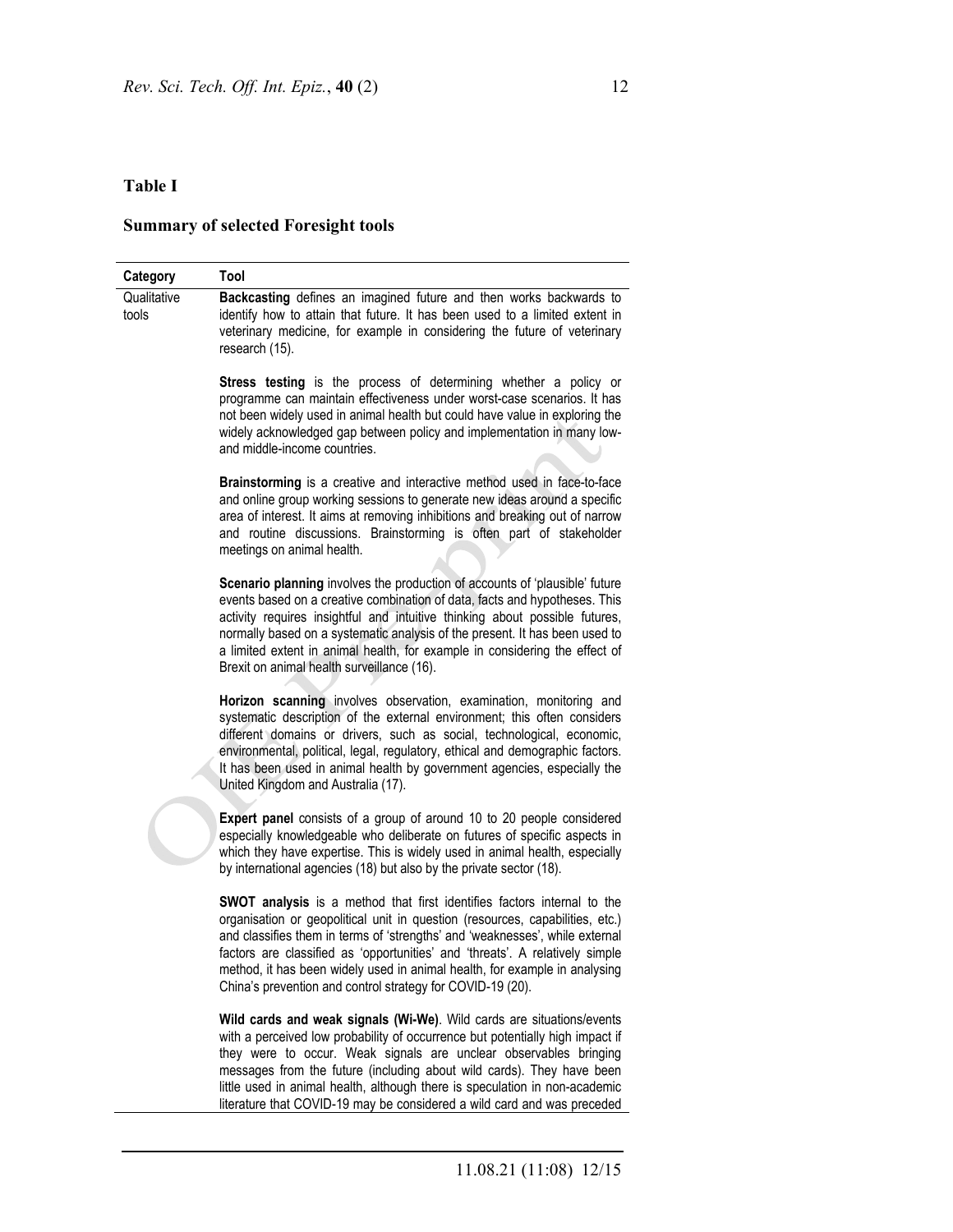by weak signals, such as concern over wildlife trade and the emergence of novel human disease from animals.

**Gap analysis** is the identification and investigation of specific differences between the current position and the ideal future situation. It is used by the OIE in its hallmark Performance of Veterinary Services tool.

Semiquantitative tools **Delphi** involves repeated polling of the same individuals, feeding back (sometimes) anonymised responses from earlier rounds of polling, with the idea that this process will allow for better judgements to be made without undue influence from forceful or high-status advocates. It has been widely used in veterinary studies, e.g. for a survey on One Health in Australia (21), and software is available to facilitate use.

> **Multi-criteria analysis** is a prioritisation and decision-support technique specially developed for complex situations and problems in which there are multiple criteria by which to weigh up the effect of a particular intervention. It has been widely used in animal health, including for prioritisation of disease (e.g. transboundary animal disease in Belgium [22]) and evaluation of control options (e.g. bovine tuberculosis in Ethiopia [23]).

> **Roadmapping** identifies the actions, steps, technologies, milestones and resources to reach a desired goal. Roadmaps have been widely used by Veterinary Services for disease control (for example of tuberculosis [23]) as well as other aspects of animal health, such as in global research into infectious animal disease (25).

> **Stakeholder analysis or mapping** is a strategic planning technique that takes into account the interests and strengths of different stakeholders in order to identify key objectives in a system and recognise potential alliances, conflicts and strategies. These methods are quite common in business and political affairs. They are also widely used in animal health, for example in a study on animal health surveillance in Australia (26).

**Quantitative** tools **Benchmarking** is a method commonly used for marketing and business strategy planning and has recently become more popular in governmental and intergovernmental strategic decision-making processes. The main focus here is on what others are doing in comparison to what the entity in question is doing. Benchmarking has been widely used in private veterinary practices, especially in high-income countries. It has also been used to identify the most critical measures and important sources of differences among farms in terms of performance (27).

> **Modelling, simulation and gaming** generally refer to the use of computerbased technologies to explore the relations between different factors and outcomes. They are used very widely in veterinary epidemiology; for example, dozens of models have been developed for Rift Valley fever transmission (28, 29).

> **Trend extrapolation** is among the longest-established tools of forecasting. It provides a rough idea of how past and present developments may look in the future – assuming, to some extent, that the future is a kind of continuation of the past. It has had limited use in animal health but is widely used in rural development and sustainability analysis.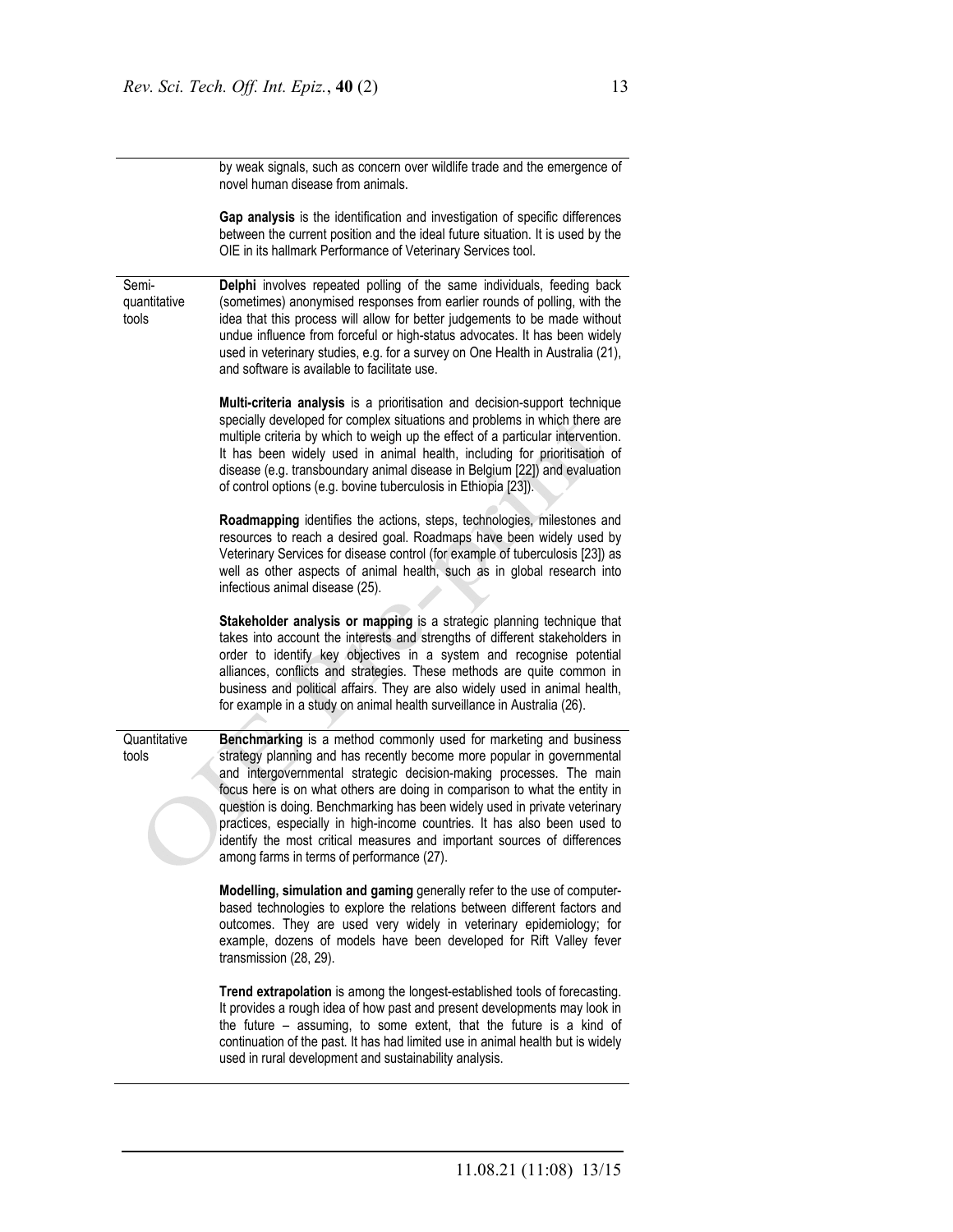### **Hypothetical example of a driver mapping**

|              | <b>Trend</b>                                                                                                                                   | <b>Shock</b>                                                                                                             | Importance for domain                                                                                                                                 |
|--------------|------------------------------------------------------------------------------------------------------------------------------------------------|--------------------------------------------------------------------------------------------------------------------------|-------------------------------------------------------------------------------------------------------------------------------------------------------|
| Environment  | <b>Failure of climate</b><br>change mitigation and<br>adaption<br>Major biodiversity loss<br>Clean energy<br>dominates                         | Runaway warming<br><b>Extreme weather</b><br>events<br>Ecosystem collapse<br>Water crisis                                | <b>Climate-sensitive</b><br>diseases increase or<br>decrease<br>More animal<br>emergencies                                                            |
| Economic     | Increasing trade<br><b>Concentrated trade</b><br>Illicit trade increases<br>Increasing wealth<br>Africanisation of deep<br>poverty             | Return to protectionism<br>Fiscal crisis in key<br>economy<br>Food price shock<br>Energy price shock                     | Divergence importers<br>and exporters<br>More companion<br>animals<br>More resources for<br><b>Veterinary Services</b><br>Pro-poor health<br>services |
| Societal     | Urbanisation<br><b>Changing diets</b><br>Increasing world<br>population<br><b>Broadening values</b><br>Increasing nationalism                  | Major shift to<br>vegetarianism<br><b>Mass involuntary</b><br>migration                                                  | More livestock<br>More disease of<br>intensification<br>Livestock in<br>emergencies<br>More work on welfare                                           |
| Geopolitical | Multipolar world<br>More open government<br>Decentralisation<br>Changing role of inter-<br>governmental agencies<br>Challenge to<br>governance | Interstate conflict<br>Failure of governance<br>Large-scale terrorist<br>attacks                                         | More animal<br>emergencies<br>Operational challenges                                                                                                  |
| Health       | Rising chronic disease<br>Emerging antimicrobial<br>resistance<br>Rising foodborne<br>disease in LMICs                                         | Pandemic<br>Major foodborne<br>disease outbreak                                                                          | Animal role in<br>emergence<br>Animal role in<br>surveillance and<br>control                                                                          |
| Technology   | Biotechnology<br>Lab meat<br>Big data<br>Blockchain<br>robotics<br>Artificial intelligence                                                     | Cybercrime<br>Critical information<br>infrastructure<br>breakdown<br>Adverse unintended<br>consequences of<br>technology | Increased productivity<br>Reduction in livestock<br>Breach in data<br>New ways of working                                                             |

Certainty high Certainty moderate Certainty low

Importance high Importance moderate Importance low

Black: some combination of the above (e.g. certainty high but importance low)

LMICs: low- and middle-income countries